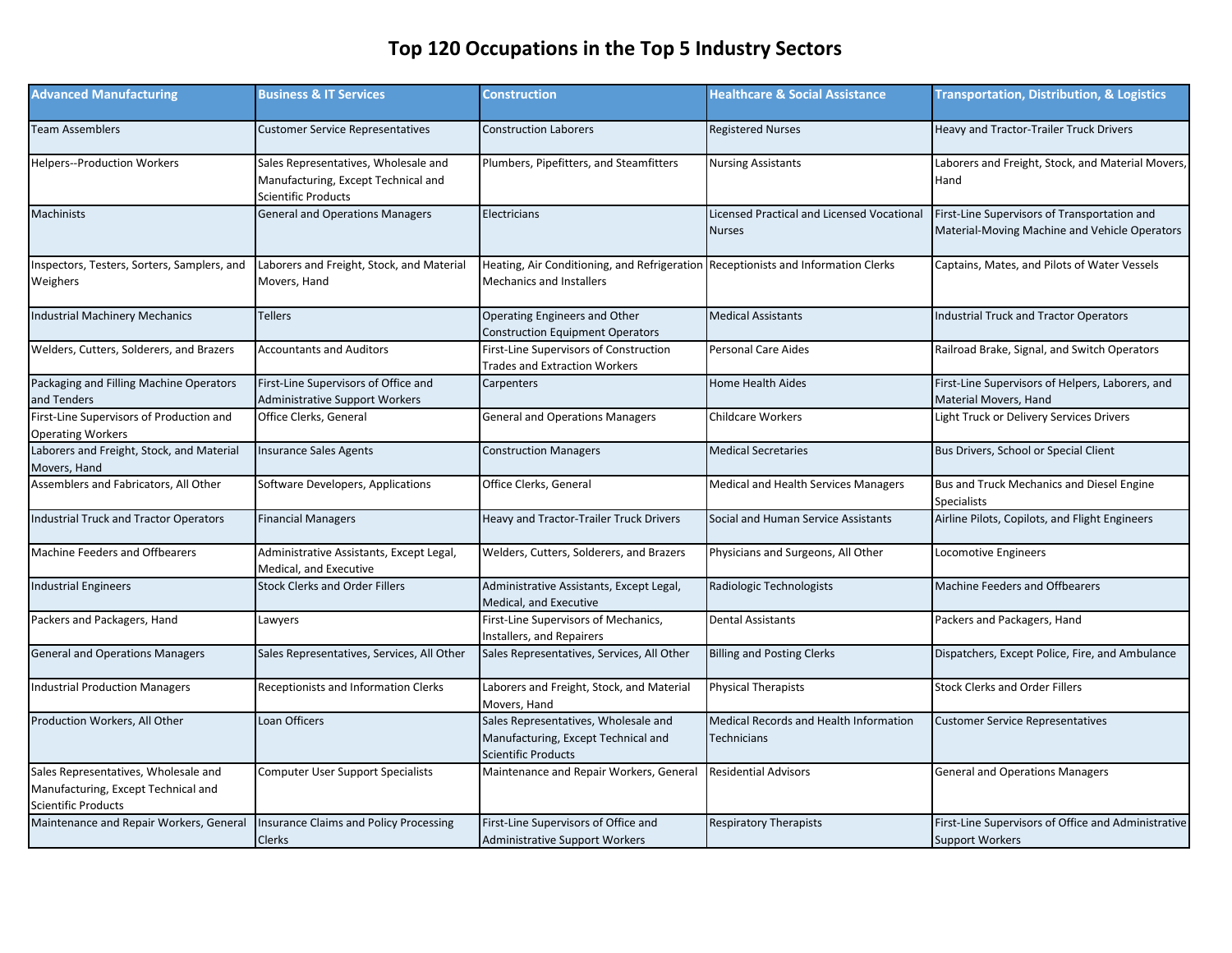| <b>Advanced Manufacturing</b>                                                                    | <b>Business &amp; IT Services</b>                                                                | <b>Construction</b>                  | <b>Healthcare &amp; Social Assistance</b>                                     | <b>Transportation, Distribution, &amp; Logistics</b> |
|--------------------------------------------------------------------------------------------------|--------------------------------------------------------------------------------------------------|--------------------------------------|-------------------------------------------------------------------------------|------------------------------------------------------|
| Production, Planning, and Expediting Clerks                                                      | First-Line Supervisors of Transportation<br>and Material-Moving Machine and Vehicle<br>Operators | Receptionists and Information Clerks | <b>Nurse Practitioners</b>                                                    | Shipping, Receiving, and Traffic Clerks              |
| Coating, Painting, and Spraying Machine<br>Setters, Operators, and Tenders                       | Heavy and Tractor-Trailer Truck Drivers                                                          |                                      | <b>Emergency Medical Technicians and</b><br>Paramedics                        |                                                      |
| Computer-Controlled Machine Tool<br>Operators, Metal and Plastic                                 | Industrial Truck and Tractor Operators                                                           |                                      | <b>Dental Hygienists</b>                                                      |                                                      |
| Shipping, Receiving, and Traffic Clerks                                                          | Sales Representatives, Wholesale and<br>Manufacturing, Technical and Scientific<br>Products      |                                      | First-Line Supervisors of Office and<br><b>Administrative Support Workers</b> |                                                      |
| <b>Customer Service Representatives</b>                                                          | <b>Billing and Posting Clerks</b>                                                                |                                      | <b>Physical Therapist Assistants</b>                                          |                                                      |
| Chemical Equipment Operators and<br><b>Tenders</b>                                               | First-Line Supervisors of Helpers, Laborers,<br>and Material Movers, Hand                        |                                      | Child, Family, and School Social Workers                                      |                                                      |
| <b>Food Batchmakers</b>                                                                          | Loan Interviewers and Clerks                                                                     |                                      | Phlebotomists                                                                 |                                                      |
| Cutting, Punching, and Press Machine<br>Setters, Operators, and Tenders, Metal and<br>Plastic    | Paralegals and Legal Assistants                                                                  |                                      | Medical and Clinical Laboratory<br><b>Technologists</b>                       |                                                      |
| <b>Mechanical Engineers</b>                                                                      | <b>Computer Systems Analysts</b>                                                                 |                                      | Interviewers, Except Eligibility and Loan                                     |                                                      |
| Heavy and Tractor-Trailer Truck Drivers                                                          | Packers and Packagers, Hand                                                                      |                                      | Office Clerks, General                                                        |                                                      |
| <b>Stock Clerks and Order Fillers</b>                                                            | Business Operations Specialists, All Other                                                       |                                      | Medical and Clinical Laboratory Technicians                                   |                                                      |
| First-Line Supervisors of Transportation and<br>Material-Moving Machine and Vehicle<br>Operators | Light Truck or Delivery Services Drivers                                                         |                                      | <b>Occupational Therapists</b>                                                |                                                      |
| First-Line Supervisors of Helpers, Laborers,<br>and Material Movers, Hand                        | <b>Personal Financial Advisors</b>                                                               |                                      | Social and Community Service Managers                                         |                                                      |
| Architectural and Engineering Managers                                                           | Shipping, Receiving, and Traffic Clerks                                                          |                                      | <b>Healthcare Social Workers</b>                                              |                                                      |
| Purchasing Agents, Except Wholesale,<br>Retail, and Farm Products                                | Team Assemblers                                                                                  |                                      | <b>Nurse Anesthetists</b>                                                     |                                                      |
| Office Clerks, General                                                                           | Claims Adjusters, Examiners, and<br>nvestigators                                                 |                                      | Substance Abuse and Behavioral Disorder<br>Counselors                         |                                                      |
| <b>Accountants and Auditors</b>                                                                  | Market Research Analysts and Marketing<br><b>Specialists</b>                                     |                                      | <b>General and Operations Managers</b>                                        |                                                      |
| First-Line Supervisors of Mechanics,<br>Installers, and Repairers                                | <b>Computer and Information Systems</b><br><b>Managers</b>                                       |                                      | <b>Recreation Workers</b>                                                     |                                                      |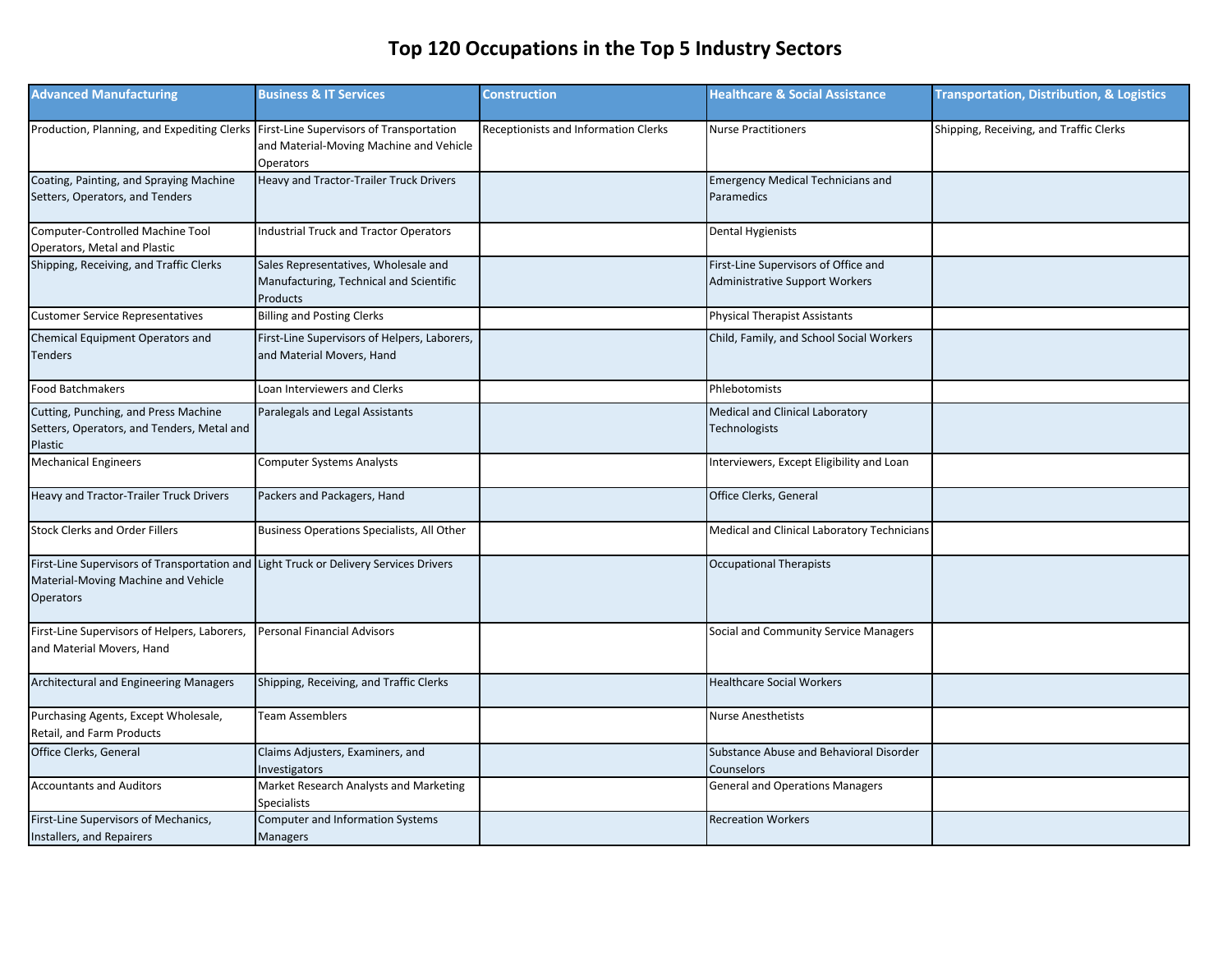| <b>Advanced Manufacturing</b>                                          | <b>Business &amp; IT Services</b>                                              | <b>Construction</b> | <b>Healthcare &amp; Social Assistance</b>                          | <b>Transportation, Distribution, &amp; Logistics</b> |
|------------------------------------------------------------------------|--------------------------------------------------------------------------------|---------------------|--------------------------------------------------------------------|------------------------------------------------------|
| First-Line Supervisors of Office and<br>Administrative Support Workers | Driver/Sales Workers                                                           |                     | Administrative Assistants, Except Legal,<br>Medical, and Executive |                                                      |
| Electricians                                                           | Data Entry Keyers                                                              |                     | Health Technologists and Technicians, All<br>Other                 |                                                      |
| Administrative Assistants, Except Legal,<br>Medical, and Executive     | <b>Civil Engineers</b>                                                         |                     | <b>Customer Service Representatives</b>                            |                                                      |
| <b>Financial Managers</b>                                              | Network and Computer Systems<br>Administrators                                 |                     | Maintenance and Repair Workers, General                            |                                                      |
| Light Truck or Delivery Services Drivers                               | Bookkeeping, Accounting, and Auditing<br>Clerks                                |                     |                                                                    |                                                      |
|                                                                        | Production, Planning, and Expediting Clerks                                    |                     |                                                                    |                                                      |
|                                                                        | Inspectors, Testers, Sorters, Samplers, and<br>Weighers                        |                     |                                                                    |                                                      |
|                                                                        | <b>Retail Salespersons</b>                                                     |                     |                                                                    |                                                      |
|                                                                        | <b>Industrial Machinery Mechanics</b>                                          |                     |                                                                    |                                                      |
|                                                                        | <b>Sales Managers</b>                                                          |                     |                                                                    |                                                      |
|                                                                        | Human Resources Specialists                                                    |                     |                                                                    |                                                      |
|                                                                        | Interviewers, Except Eligibility and Loan                                      |                     |                                                                    |                                                      |
|                                                                        | Architectural and Engineering Managers                                         |                     |                                                                    |                                                      |
|                                                                        | <b>Executive Secretaries and Executive</b><br><b>Administrative Assistants</b> |                     |                                                                    |                                                      |
|                                                                        | Training and Development Specialists                                           |                     |                                                                    |                                                      |
|                                                                        | Bus and Truck Mechanics and Diesel Engine<br><b>Specialists</b>                |                     |                                                                    |                                                      |
|                                                                        | <b>Mechanical Engineers</b>                                                    |                     |                                                                    |                                                      |
|                                                                        | <b>Administrative Services Managers</b>                                        |                     |                                                                    |                                                      |
|                                                                        | <b>Registered Nurses</b>                                                       |                     |                                                                    |                                                      |
|                                                                        | Maintenance and Repair Workers, General                                        |                     |                                                                    |                                                      |
|                                                                        | Human Resources Managers                                                       |                     |                                                                    |                                                      |
|                                                                        | <b>Industrial Engineers</b>                                                    |                     |                                                                    |                                                      |
|                                                                        | First-Line Supervisors of Mechanics,<br>Installers, and Repairers              |                     |                                                                    |                                                      |
|                                                                        | Assemblers and Fabricators, All Other                                          |                     |                                                                    |                                                      |
|                                                                        | Purchasing Agents, Except Wholesale,<br>Retail, and Farm Products              |                     |                                                                    |                                                      |